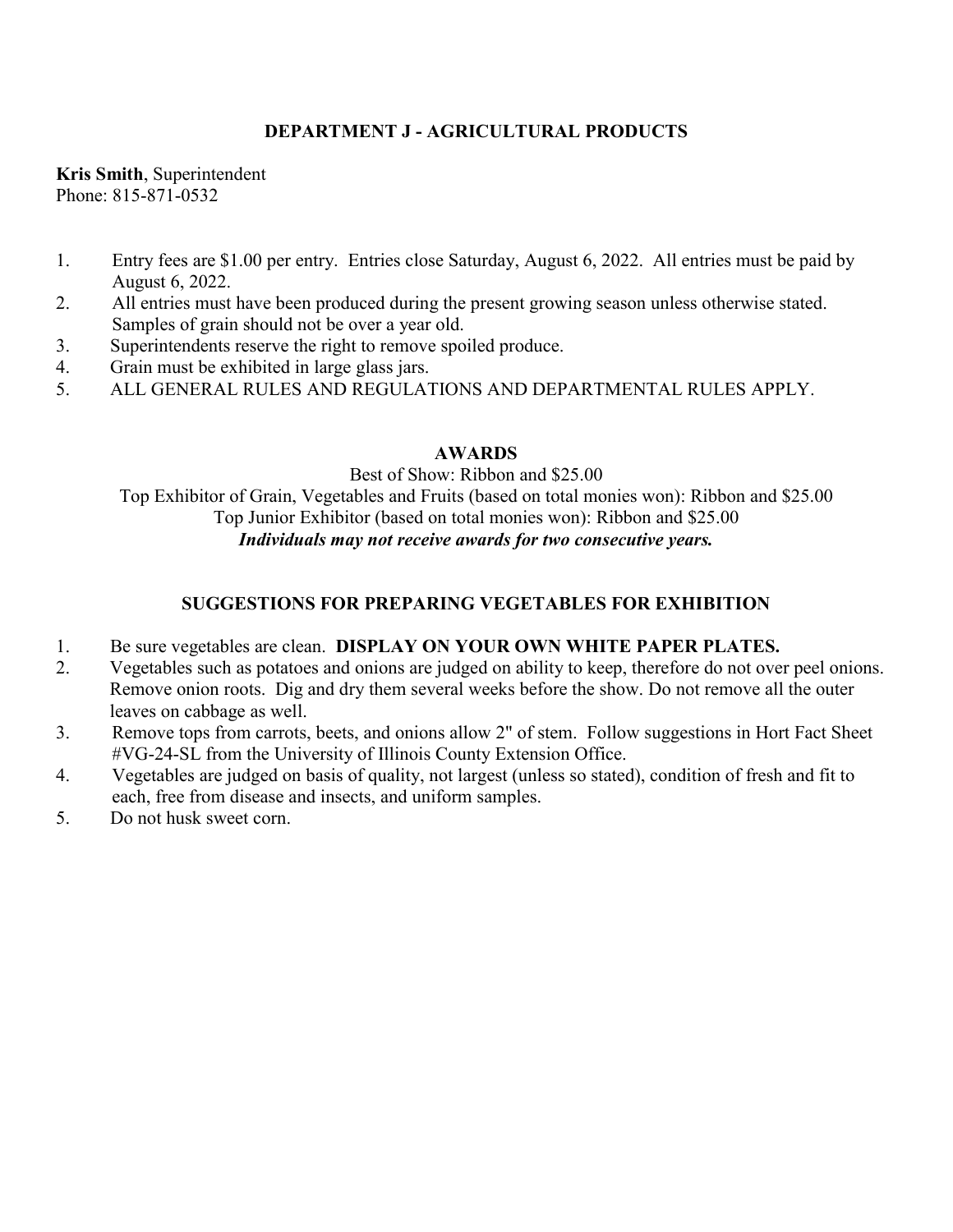# **Department J – Agricultural Products**

### **SECTION 1 - GRAINS AND FORAGES**

|      | <b>CLASS # DESCRIPTION</b>               | <b>PREMIUM</b> |      |                |   |
|------|------------------------------------------|----------------|------|----------------|---|
| 2001 | Peck of Barley                           |                | \$54 |                | 3 |
| 2002 | Peck of Wheat                            |                | 5.   | 4              | 3 |
| 2003 | 10 Ears White Popcorn (grown last year)  |                | 5    | $\overline{4}$ | 3 |
| 2004 | 10 Ears Yellow Popcorn (grown last year) |                | 5    | $\overline{4}$ | 3 |
| 2005 | 10 Ears Other Popcorn (grown last year)  |                | 5    | $\overline{4}$ | 3 |
| 2006 | 10 Ears Indian Corn (grown last year)    |                | 5    | $\overline{4}$ | 3 |
| 2007 | 1 Peck Yellowed Shelled Corn             |                |      |                |   |
|      | (grown last year)                        |                | 5    | 4              | 3 |
| 2008 | 1 Best Single Ear Corn (grown last year) |                | 5    | -4             | 3 |
| 2009 | 10 Best Sweet Corn (grown this year)     |                | 5.   | -4             | 3 |
| 2010 | Peck of White Oats                       |                | 5.   | 4              | 3 |
| 2011 | Peck of Yellow Oats                      |                | 5    | $\overline{4}$ | 3 |
| 2012 | Peck of Soy Beans                        |                | 5.   | 4              | 3 |
| 2013 | Alfalfa Hay, Slabs, tied in a bag        |                | 5    | $\overline{4}$ | 3 |
| 2014 | Mixed Hay, Slabs, tied in a bag          |                | 5    | $\overline{4}$ | 3 |
| 2015 | Oat Straw, Slabs, tied in a bag          |                | 5    | $\overline{4}$ | 3 |
| 2016 | Other Straw, Slabs, tied in a bag        |                | 5.   | $\overline{4}$ | 3 |
| 2017 | Grass Hay, Slabs, tied in a bag          |                | 5    | 4              | 3 |
| 2018 | Single sunflower head with seeds         |                |      |                |   |
|      | on a paper plate.                        |                | 5    |                | 3 |

## **SECTION 2 - SPECIAL EXHIBITS**

|      | <b>CLASS # DESCRIPTION</b>           | <b>PREMIUM</b> |
|------|--------------------------------------|----------------|
| 2021 | Best 3 Stalks of Corn With Roots     | \$654          |
| 2022 | Tallest Stalk of Corn (Current Year) | 6 5 4          |

### **SECTION 3 – VEGETABLES**

|      | <b>CLASS # DESCRIPTION</b>      | <b>PREMIUM</b>                       |
|------|---------------------------------|--------------------------------------|
| 2029 | Beans, Green String, 12 Pods    | 4<br>5.<br>3                         |
| 2030 | Beans, Wax, 12 Pods             | 54<br>- 3                            |
| 2031 | Beans, Purple, 12 Pods          | - 3<br>54                            |
| 2032 | Beans, Pole, 12 Pods            | 5 4 3                                |
| 2033 | Red Beets, Plate of 5           | 54<br>- 3                            |
| 2034 | Broccoli, Plate of 3 Heads or   |                                      |
|      | 1 Large Head                    | $\mathcal{E}$<br>5.<br>4             |
| 2035 | Cabbage, Largest Head by Weight | - 3<br>54                            |
| 2036 | Cabbage, Best Single Head       | - 3<br>54                            |
| 2037 | Carrots, Plate of 5             | - 3<br>54                            |
| 2038 | Cabbage, Red, Single Head       | -3<br>54                             |
| 2039 | Cabbage, Savoy, Single Head     | $\mathbf{3}$<br>5.<br>$\overline{4}$ |
| 2040 | Celery, Two Stalks in Pots      | 3<br>54                              |
| 2041 | Cauliflower, Single Head        | 3                                    |

| 2042 | Pickled Cucumbers,                     |   |                                  |                         |
|------|----------------------------------------|---|----------------------------------|-------------------------|
|      | Plate of $5, 2"$ - $3"$ long           | 5 | $\overline{4}$                   | 3                       |
| 2043 | Slicing Cucumbers,                     |   |                                  |                         |
|      | Plate of 5, over 6" in length          | 5 | 4                                | 3                       |
| 2044 | Dill Pickle Cucumbers,                 |   |                                  |                         |
|      | Plate of $5, 4" - 5"$ long             | 5 | 4                                | 3                       |
| 2045 | Eggplant, Single                       | 5 | $\overline{4}$                   | 3                       |
| 2046 | Kohlrabi, Plate of 5                   | 5 | $\overline{4}$                   | 3                       |
| 2047 | Muskmelon, Single                      | 5 | $\overline{4}$                   | 3                       |
| 2048 | White Onions, Plate of 5               | 5 | $\overline{4}$                   | 3                       |
| 2049 | Yellow Onions, Plate of 5              | 5 | $\overline{4}$                   | $\overline{\mathbf{3}}$ |
| 2050 | Cherry Tomatoes, Plate of 12, Stems On | 5 | $\overline{4}$                   | 3                       |
| 2051 | Sugar Pea Pods, Plate of 12            | 5 | $\overline{4}$                   | 3                       |
| 2052 | Red Onions, Plate of 5                 | 5 | $\overline{4}$                   | 3                       |
| 2053 | Sweet Spanish Onions, Plate of 5       | 5 | $\overline{4}$                   | 3                       |
| 2054 | Shallots, 1 Bunch                      | 5 | $\overline{4}$                   | 3                       |
| 2055 | Parsnips, Plate of 5                   | 5 | $\overline{4}$                   | $\overline{\mathbf{3}}$ |
| 2056 | Turnips, Plate of 5                    | 5 | $\overline{4}$                   | 3                       |
| 2057 | Brussel Sprouts, Plate of 5            | 5 | $\overline{4}$                   | 3                       |
| 2058 | Sweet Peppers, Green, Plate of 5       | 5 | $\overline{4}$                   | 3                       |
| 2059 | Hungarian Wax peppers, Plate of 5      | 5 | $\overline{4}$                   | $\overline{\mathbf{3}}$ |
| 2060 | Hot and Chili Peppers, Plate of 5      | 5 | $\overline{4}$                   | $\overline{\mathbf{3}}$ |
| 2061 | Pumpkin, Largest by Weight             | 5 | $\overline{4}$                   | $\overline{3}$          |
| 2062 | Pie Pumpkin, Single                    | 5 | $\overline{4}$                   | $\overline{3}$          |
| 2063 | Tomatoes, Large Red, Plate of 5,       |   |                                  |                         |
|      | prefer stems on                        | 5 | $\overline{4}$                   | 3                       |
| 2064 | Tomatoes, Large Yellow,                |   |                                  |                         |
|      | Plate of 5, prefer stems               | 5 | 4                                | $\mathfrak{Z}$          |
| 2065 | Squash, Butternut, Single              | 5 | $\overline{4}$                   | $\mathfrak{Z}$          |
| 2066 | Squash, Hubbard, Single                | 5 | $\overline{4}$                   | 3                       |
| 2067 | Squash, Acorn, Single<br>(green color) | 5 | $\overline{4}$                   | $\overline{3}$          |
| 2068 | Squash, Zucchini, eating,              |   |                                  |                         |
|      | plate of 3 all under 10" in length     | 5 | 4                                | 3                       |
| 2069 | Squash, Zucchini, Baking (larger size) | 5 | $\overline{4}$                   | $\overline{\mathbf{3}}$ |
| 2070 | Squash, Other Summer                   | 5 | $\overline{4}$                   | $\overline{3}$          |
| 2071 | Squash, Winter, Any Other Not Listed   | 5 | $\overline{4}$                   | $\overline{\mathbf{3}}$ |
| 2072 | Watermelon, Single Round               | 5 | $\overline{4}$                   | $\overline{\mathbf{3}}$ |
| 2073 | Watermelon, Single Long                | 5 | $\overline{4}$                   | $\overline{\mathbf{3}}$ |
| 2074 | Watermelon, Midget                     | 5 | $\overline{4}$                   | 3                       |
| 2075 | Sunflower, Tallest                     | 5 | 4                                | 3                       |
| 2076 | Peck of Red Potatoes                   | 5 | $\overline{4}$                   | $\mathfrak{Z}$          |
| 2077 | Peck of White Potatoes                 | 5 | $\overline{4}$                   | 3                       |
| 2078 | Italian Plum Tomatoes, Plate of 5      | 5 | 4                                | 3                       |
| 2079 | Any Garden Vegetable                   |   |                                  |                         |
|      | Not Listed in Previous Classes         | 5 | 4                                | 3                       |
| 2080 | Squash, Acorn, single,                 |   |                                  |                         |
|      |                                        | 5 | 4                                |                         |
|      | other types than green                 | 5 | $\overline{4}$                   | 3<br>3                  |
| 2081 | Gourds, plate of 5                     | 5 | $\overline{4}$                   | 3                       |
| 2082 | Garlic, plate of 5                     | 5 | $\overline{4}$                   | 3                       |
| 2083 | Okra, plate of 5                       | 5 | $\overline{4}$                   |                         |
| 2084 | Grape Tomatoes, plate of 12 (stems on) | 5 | $\overline{4}$                   | 3                       |
| 2092 | Longest Cucumber                       | 5 |                                  | $\mathfrak{Z}$<br>3     |
| 2093 | Largest Tomato                         | 5 | $\overline{4}$<br>$\overline{4}$ | 3                       |
| 2094 | Largest Potato                         |   |                                  |                         |